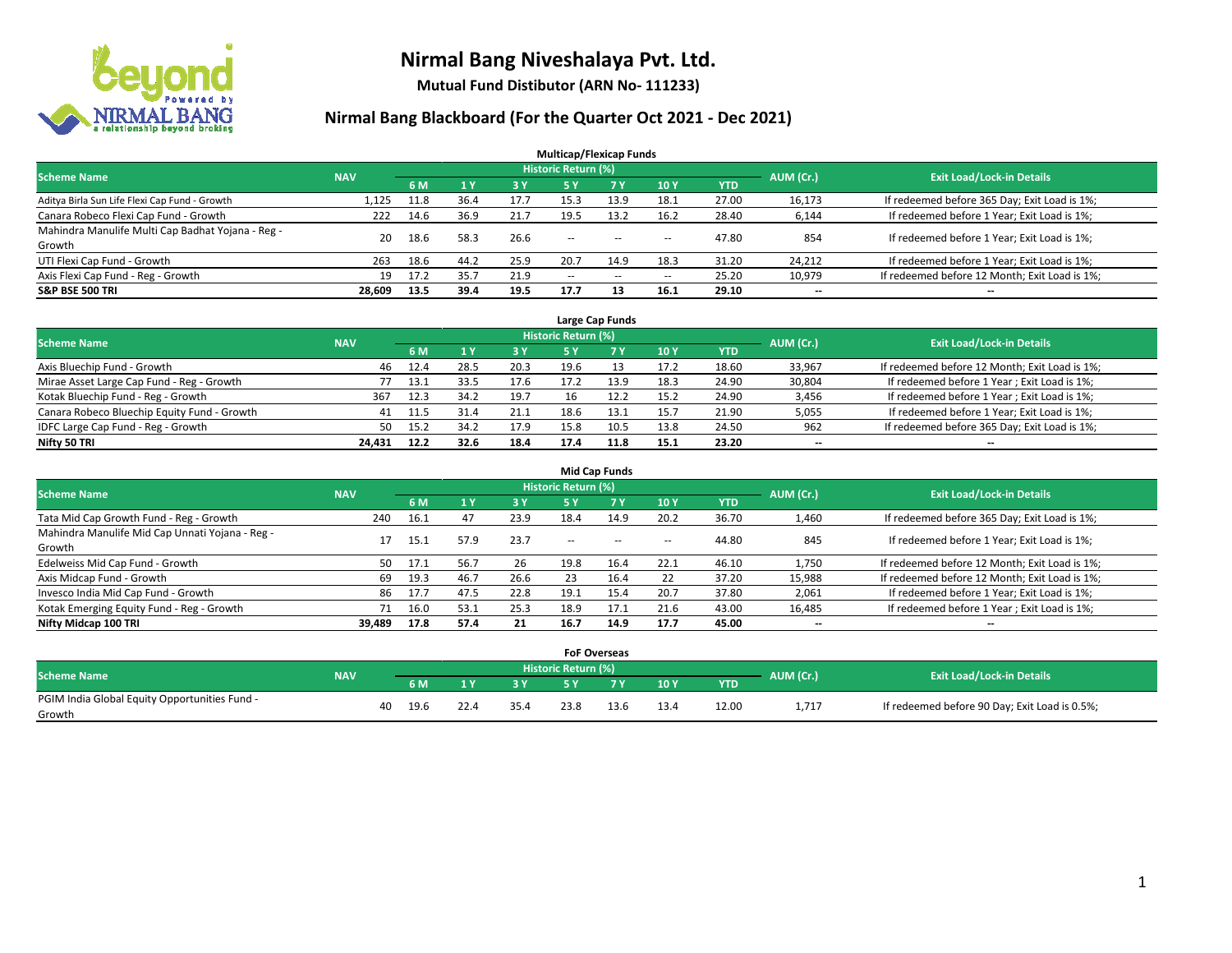

**Mutual Fund Distibutor (ARN No- 111233)**

### **Nirmal Bang Blackboard (For the Quarter Oct 2021 - Dec 2021)**

|                                                |            |      |      |      |                     | Large & Midcap |      |            |                          |                                              |
|------------------------------------------------|------------|------|------|------|---------------------|----------------|------|------------|--------------------------|----------------------------------------------|
| <b>Scheme Name</b>                             | <b>NAV</b> |      |      |      | Historic Return (%) |                |      |            | AUM (Cr.)                | <b>Exit Load/Lock-in Details</b>             |
|                                                |            | 6 M  |      | 3 Y  | 5 Y                 | 7 Y            | 10Y  | <b>YTD</b> |                          |                                              |
| Mirae Asset Emerging Bluechip Fund - Growth    | 96         | 14.0 | 45.5 | 25.2 | 21.8                | 20.2           | 25.1 | 36.00      | 21,635                   | If redeemed before 1 Year; Exit Load is 1%;  |
| Canara Robeco Emerging Equities - Growth       | 160        | 17.1 | 41.4 | 22.5 | 19.7                | 16.9           | 23.2 | 32.30      | 11,773                   | If redeemed before 1 Year; Exit Load is 1%;  |
| HDFC Large and Mid Cap Fund - Growth           | 185        | 18.2 | 53.6 | 20.4 | 16.3                | 10.7           | 13.8 | 42.60      | 3,499                    | If redeemed before 1 Year; Exit Load is 1%;  |
| Kotak Equity Opportunities Fund - Reg - Growth | 189        | 10.8 | 34.2 | 20.2 | 16.3                | 13.6           |      | 26.80      | 8,206                    | If redeemed before 1 Year; Exit Load is 1%;  |
| Tata Large & Mid Cap Fund - Reg - Growth       | 321        | 11.5 | 35   | 19.6 | 15.5                | 12.7           | 16.5 | 26.60      | 2,705                    | If redeemed before 365 Day; Exit Load is 1%; |
| NIFTY Large Midcap 250 TRI                     | 12.034     | 15.1 | 44.8 | 20.9 | 18.6                | 14.8           | 18   | 34.20      | $\overline{\phantom{a}}$ | $- -$                                        |

| <b>Focused Funds</b>                                |            |      |      |      |                     |      |                          |       |                          |                                                 |  |  |  |
|-----------------------------------------------------|------------|------|------|------|---------------------|------|--------------------------|-------|--------------------------|-------------------------------------------------|--|--|--|
| <b>Scheme Name</b>                                  | <b>NAV</b> |      |      |      | Historic Return (%) |      |                          |       | AUM (Cr.)                | <b>Exit Load/Lock-in Details</b>                |  |  |  |
|                                                     |            | 6 M  |      | 73 Y | 5 Y                 | 7 Y  | 10Y                      | YTD   |                          |                                                 |  |  |  |
| Axis Focused 25 Fund - Growth                       | 46         | 15.0 | 33.6 | 21.3 |                     | 15.4 | $\overline{\phantom{a}}$ | 23.20 | 20,404                   | If redeemed before 12 Month; Exit Load is 1%;   |  |  |  |
| Nippon India Focused Equity Fund - Reg - Growth     | 76         | 12.3 | 49.3 | 20.3 | 16                  | 13.8 | 19.3                     | 36.60 | 5,892                    | If redeemed before 12 Months ; Exit Load is 1%; |  |  |  |
| ICICI Prudential Focused Equity Fund - Ret - Growth | 48         | 14.3 | 45.4 | 19.1 | 15.1                |      | 15.1                     | 33.70 | 2,387                    | If redeemed before 1 Year; Exit Load is 1%;     |  |  |  |
| SBI Focused Equity Fund - Growth                    | 253        | 27.3 | 52.5 | 25.9 | 20.8                | 16.8 | 19.8                     | 43.90 | 21,677                   | If redeemed before 1 Year; Exit Load is 1%;     |  |  |  |
| <b>S&amp;P BSE 500 TRI</b>                          | 28.609     | 13.5 | 39.4 | 19.5 | 17.7                |      | 16.1                     | 29.10 | $\overline{\phantom{a}}$ | --                                              |  |  |  |

|                                            | <b>Small Cap Funds</b> |           |                                  |      |      |           |            |            |        |                                               |  |  |  |  |  |
|--------------------------------------------|------------------------|-----------|----------------------------------|------|------|-----------|------------|------------|--------|-----------------------------------------------|--|--|--|--|--|
| <b>Scheme Name</b>                         | <b>NAV</b>             | AUM (Cr.) | <b>Exit Load/Lock-in Details</b> |      |      |           |            |            |        |                                               |  |  |  |  |  |
|                                            |                        | 6 M       |                                  | 3 Y  | 5 Y  | <b>7Y</b> | <b>10Y</b> | <b>YTD</b> |        |                                               |  |  |  |  |  |
| Axis Small Cap Fund - Reg - Growth         | 59                     | 20.1      | 61.9                             | 31.8 | 22.8 | 18.6      | $- -$      | 50.90      | 7,362  | If redeemed before 12 Month; Exit Load is 1%; |  |  |  |  |  |
| Kotak Small Cap Fund - Reg - Growth        | 164                    | 24.1      | 82.7                             | 34.6 | 22.6 | 19.4      | 22.4       | 67.70      | 6,180  | If redeemed before 1 Year; Exit Load is 1%;   |  |  |  |  |  |
| Nippon India Small Cap Fund - Reg - Growth | 82                     | 23.1      | 80.7                             | 27.8 | 23.2 | 20.1      | 25.9       | 64.30      | 17,197 | If redeemed before 1 Month; Exit Load is 1%;  |  |  |  |  |  |
| DSP Small Cap Fund - Reg - Growth          | 108                    | 19.8      | 62.8                             | 26.7 | 16.8 | 17.5      | 22.9       | 51.20      | 8,270  | If redeemed before 12 Month; Exit Load is 1%; |  |  |  |  |  |
| SBI Small Cap Fund - Growth                | 103                    | 16.3      | 57.6                             | 28   | 23.6 | 22.2      | 26.4       | 44.20      | 10,626 | If redeemed before 1 Year; Exit Load is 1%;   |  |  |  |  |  |
| Nifty Smallcap 100 TRI                     | 13.487                 | 17.4      | 70.4                             | 21.5 | 14.7 | 12.3      | 14.9       | 53.30      | --     | $\overline{\phantom{a}}$                      |  |  |  |  |  |

#### **ELSS Schemes (Tax Saving u/s 80-C)**

| <b>Scheme Name</b>                           | <b>NAV</b> |      |      | Historic Return (%) |           |           |                          |            | AUM (Cr.) | <b>Exit Load/Lock-in Details</b> |
|----------------------------------------------|------------|------|------|---------------------|-----------|-----------|--------------------------|------------|-----------|----------------------------------|
|                                              |            | 6 M  |      | <b>3Y</b>           | <b>5Y</b> | <b>7Y</b> | <b>10Y</b>               | <b>YTD</b> |           |                                  |
| Axis Long Term Equity Fund - Growth          | 73         | 14.8 | 33.6 | 21.2                | 18.9      | 14.7      | 20.4                     | 23.60      | 34,235    | Nil                              |
| Canara Robeco Equity Tax Saver Fund - Growth | 114        | 13.9 | 42.6 | 23.9                | 20.1      |           | 17.2                     | 30.70      | 2,890     | Nil                              |
| Kotak Tax Saver Fund - Reg - Growth          |            | 14.1 | 40.1 | 20.7                | 16.8      | 13.5      | 16.4                     | 31.40      | 2,323     | Nil                              |
| Invesco India Tax Plan - Growth              | 82         | 15.0 | 39.5 | 19.7                | 17.6      | 13.9      | 18                       | 28.70      | 1,898     | Nil                              |
| Mirae Asset Tax Saver Fund - Reg - Growth    | 31         | 13.3 | 41.4 | 23.3                | 21.5      | $\sim$    | $\overline{\phantom{a}}$ | 32.40      | 10,146    | Nil                              |
| <b>S&amp;P BSE 200 TRI</b>                   | 9.097      | 12.9 | 37   | 19.2                | 17.6      | 12.9      | 16.1                     | 26.90      | $- -$     | --                               |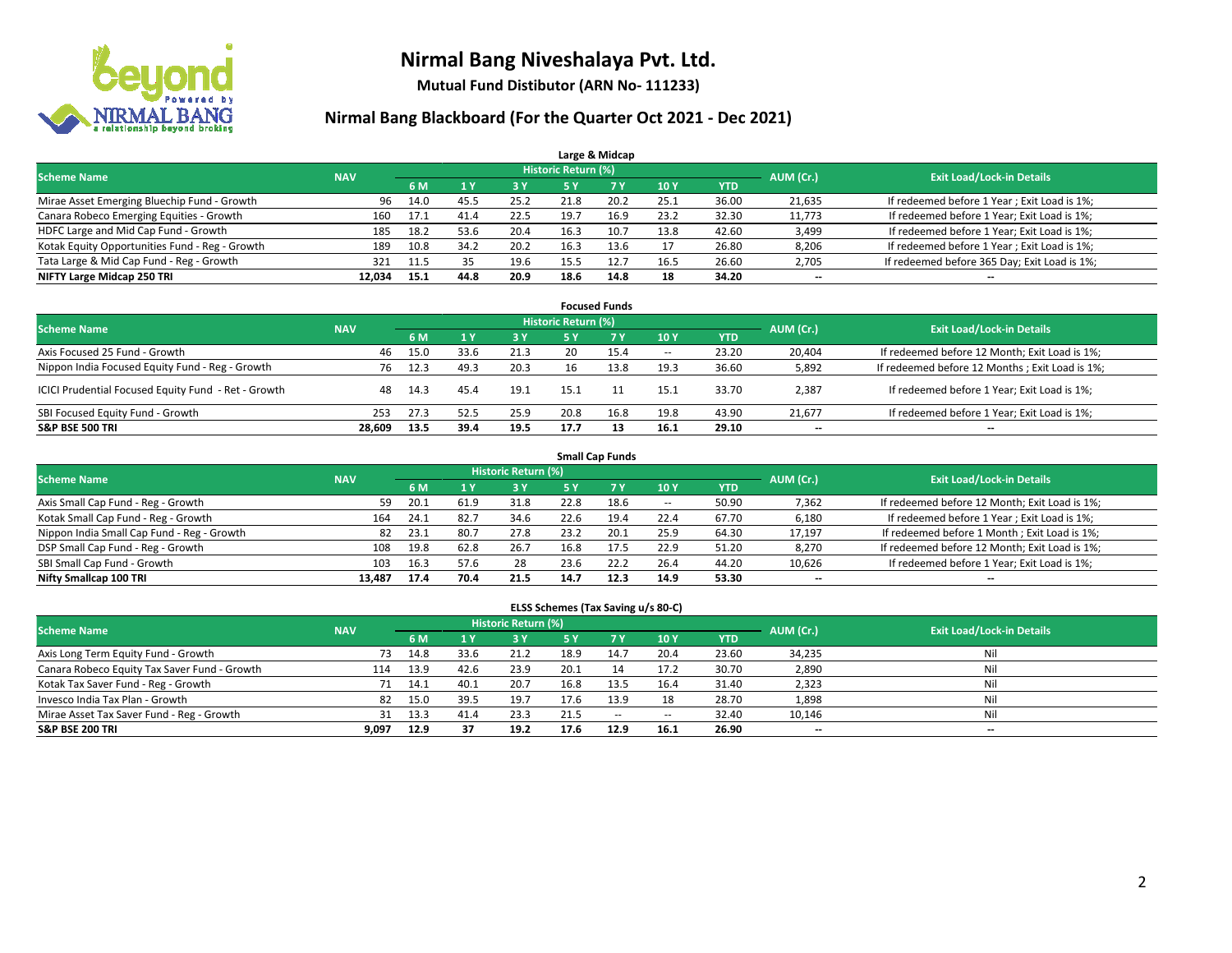

**Mutual Fund Distibutor (ARN No- 111233)**

| <b>Solution Oriented</b>                                  |            |      |      |                     |      |           |      |            |                          |                                               |  |  |  |
|-----------------------------------------------------------|------------|------|------|---------------------|------|-----------|------|------------|--------------------------|-----------------------------------------------|--|--|--|
| <b>Scheme Name</b>                                        | <b>NAV</b> |      |      | Historic Return (%) |      |           |      |            |                          | <b>Exit Load/Lock-in Details</b>              |  |  |  |
|                                                           |            | 6 M  |      | 3 Y                 | 5 Y  | <b>7Y</b> | 10Y  | <b>YTD</b> | AUM (Cr.)                |                                               |  |  |  |
| <b>HDFC Childrens Gift Fund</b>                           | 184        | 11.1 | 32.3 | 17.3                | 15   | 12.5      | 16   | 25.40      | 5,331                    | Nil                                           |  |  |  |
| Tata Retirement Savings Fund - Moderate Plan - Reg        | 43         | 11.3 | 25.5 | 14.8                | 14.6 | 12.6      | 15.7 | 18.20      | 1,608                    | If redeemed before 61 Month; Exit Load is 1%; |  |  |  |
| Tata Retirement Savings Fund - Progressive Plan -<br>Reg  | 43         | 12.6 | 29.1 | 16.5                | 16.7 | 13.8      | 15.8 | 20.60      | 1,223                    | If redeemed before 61 Month; Exit Load is 1%; |  |  |  |
| Tata Retirement Savings Fund - Reg - Conservative<br>Plan | 25         | 4.3  | 9.2  | 9.4                 | 8    | 8.5       | 9.5  | 6.80       | 189                      | If redeemed before 61 Month; Exit Load is 1%; |  |  |  |
| <b>S&amp;P BSE 200 TRI</b>                                | 9,097      | 12.9 | 37   | 19.2                | 17.6 | 12.9      | 16.1 | 26.90      | $\overline{\phantom{a}}$ | $- -$                                         |  |  |  |

| <b>Index Fund</b>                                             |            |      |      |                            |        |      |                          |            |           |                                               |  |  |  |  |
|---------------------------------------------------------------|------------|------|------|----------------------------|--------|------|--------------------------|------------|-----------|-----------------------------------------------|--|--|--|--|
| <b>Scheme Name</b>                                            | <b>NAV</b> |      |      | <b>Historic Return (%)</b> |        |      |                          |            | AUM (Cr.) | <b>Exit Load/Lock-in Details</b>              |  |  |  |  |
|                                                               |            | 6 M  | 1 Y  | <b>3 Y</b>                 | 5 Y    | 7Y   | 10Y                      | <b>YTD</b> |           |                                               |  |  |  |  |
| HDFC Index Fund-NIFTY 50 Plan                                 | 157        | 11.9 | 32   | 17.7                       | 16.8   | 11.3 | 14.4                     | 22.60      | 4,085     | If redeemed before 3 Day; Exit Load is 0.25%; |  |  |  |  |
| ICICI Prudential Nifty Next 50 Index Fund - Growth            | 37         | 13.6 | 39.4 | 15.3                       | 14.2   | 12.7 | 16.4                     | 29.50      | 1,656     | Nil                                           |  |  |  |  |
| Motilal Oswal Nifty Midcap 150 Index Fund - Reg -<br>Growth   | 20         | 16.8 | 53.4 | $\sim$                     | $\sim$ | $-$  | $\overline{\phantom{a}}$ | 42.40      | 368       | If redeemed before 15 Day; Exit Load is 1%;   |  |  |  |  |
| Motilal Oswal Nifty Smallcap 250 Index Fund - Reg -<br>Growth | 21         | 17.6 | 69.9 | $\sim$                     | $\sim$ | $-$  | $\overline{\phantom{a}}$ | 53.00      | 223       | If redeemed before 15 Day; Exit Load is 1%;   |  |  |  |  |
| UTI Nifty Index Fund - Growth                                 | 113        | 12.0 | 32.3 | 18                         |        | 11.4 | 14.5                     | 22.80      | 5,380     | Nil                                           |  |  |  |  |
| Nifty 50 TRI                                                  | 24,431     | 12.2 | 32.6 | 18.4                       | 17.4   | 11.8 | 15.1                     | 23.20      | $- -$     | $\overline{\phantom{a}}$                      |  |  |  |  |

| <b>Contra/Value Fund</b>                |            |      |      |                     |      |      |      |       |           |                                              |  |  |  |
|-----------------------------------------|------------|------|------|---------------------|------|------|------|-------|-----------|----------------------------------------------|--|--|--|
| <b>Scheme Name</b>                      | <b>NAV</b> |      |      | Historic Return (%) |      |      |      |       | AUM (Cr.) | <b>Exit Load/Lock-in Details</b>             |  |  |  |
|                                         |            | 6 M  |      | 3 Y                 |      |      | 10Y  | YTD   |           |                                              |  |  |  |
| Invesco India Contra Fund - Growth      | 76         | 12.2 |      | 19                  | 18.4 | 14.6 | 18.5 | 27.40 | 8,458     | If redeemed before 1 Year; Exit Load is 1%;  |  |  |  |
| IDFC Sterling Value Fund - Reg - Growth | 84         | 15.4 | 66.z | 19.1                |      | 13.8 | 17.9 | 53.10 | 4,207     | If redeemed before 365 Day; Exit Load is 1%; |  |  |  |
| SBI Contra Fund - Growth                | 198        | 17.9 | 64.4 | 24.2                | 17.1 |      | 15.7 | 45.90 | 3,106     | If redeemed before 1 Year; Exit Load is 1%;  |  |  |  |
| UTI Value Opportunities Fund - Growth   | 98         | 12.9 | 37.7 | 20                  | 16.3 | 10.7 | 14.6 | 28.20 | 6,661     | If redeemed before 1 Year; Exit Load is 1%;  |  |  |  |
| <b>S&amp;P BSE 500 TRI</b>              | 28.609     | 13.5 | 39.4 | 19.5                | 17.7 |      | 16.1 | 29.10 | $- -$     | $- -$                                        |  |  |  |

| Sector/Thematic                                                           |            |      |      |                            |               |                          |                          |            |                          |                                               |  |  |  |
|---------------------------------------------------------------------------|------------|------|------|----------------------------|---------------|--------------------------|--------------------------|------------|--------------------------|-----------------------------------------------|--|--|--|
| <b>Scheme Name</b>                                                        | <b>NAV</b> |      |      | <b>Historic Return (%)</b> |               |                          |                          |            | AUM (Cr.)                | <b>Exit Load/Lock-in Details</b>              |  |  |  |
|                                                                           |            | 6 M  | 1 Y  | 3 Y                        | 5 Y           | <b>7Y</b>                | 10Y                      | <b>YTD</b> |                          |                                               |  |  |  |
| Aditya Birla Sun Life PSU Equity Fund - Reg - Growth                      | 13         | 8.0  | 47.4 | $\overline{\phantom{a}}$   | --            |                          | -                        | 36.70      | 861                      | If redeemed before 30 Day; Exit Load is 1%;   |  |  |  |
| Canara Robeco Consumer Trends Fund - Reg -<br>Growth                      | 65         | 13.7 | 39.1 | 21.2                       | 19.7          | 15.5                     | 18.6                     | 27.50      | 744                      | If redeemed before 1 Year; Exit Load is 1%;   |  |  |  |
| Edelweiss Recently Listed IPO Fund - Reg - Growth                         | 21         | 34.3 | 71.8 | 35.7                       | $\sim$ $\sim$ |                          |                          | 58.20      | 904                      | If redeemed before 180 Day; Exit Load is 2%;  |  |  |  |
| Mirae Asset Great Consumer Fund - Growth                                  | 55         | 16.4 | 42   | 18.6                       | 19.5          | 14.8                     | 18.7                     | 32.90      | 1,573                    | If redeemed before 1 Year; Exit Load is 1%;   |  |  |  |
| <b>ICICI Prudential Technology Fund - Growth</b>                          | 160        | 37.2 | 83.5 | 42.9                       | 33.1          | 21.6                     | 25.7                     | 61.70      | 6,887                    | If redeemed before 15 Day; Exit Load is 1%;   |  |  |  |
| Nippon India Pharma Fund - Reg - Growth                                   | 306        | 4.1  | 30.1 | 26.4                       | 16.4          | 13.8                     | 19.4                     | 20.90      | 5,210                    | If redeemed before 1 Month; Exit Load is 1%;  |  |  |  |
| BNP Paribas India Consumption Fund - Reg - Growth                         | 19         | 14.6 | 36.8 | 22.5                       | $\sim$        | $\overline{\phantom{a}}$ | $\overline{\phantom{a}}$ | 27.20      | 886                      | If redeemed before 12 Month: Exit Load is 1%: |  |  |  |
| ICICI Prudential Banking and Financial Services Fund -<br>Retail - Growth | 82         | 4.2  | 33.6 | 12.6                       | 13.7          | 12.9                     | 19.1                     | 25.00      | 5,242                    | If redeemed before 15 Day; Exit Load is 1%;   |  |  |  |
| <b>S&amp;P BSE 500 TRI</b>                                                | 28,609     | 13.5 | 39.4 | 19.5                       | 17.7          | 13                       | 16.1                     | 29.10      | $\overline{\phantom{a}}$ | --                                            |  |  |  |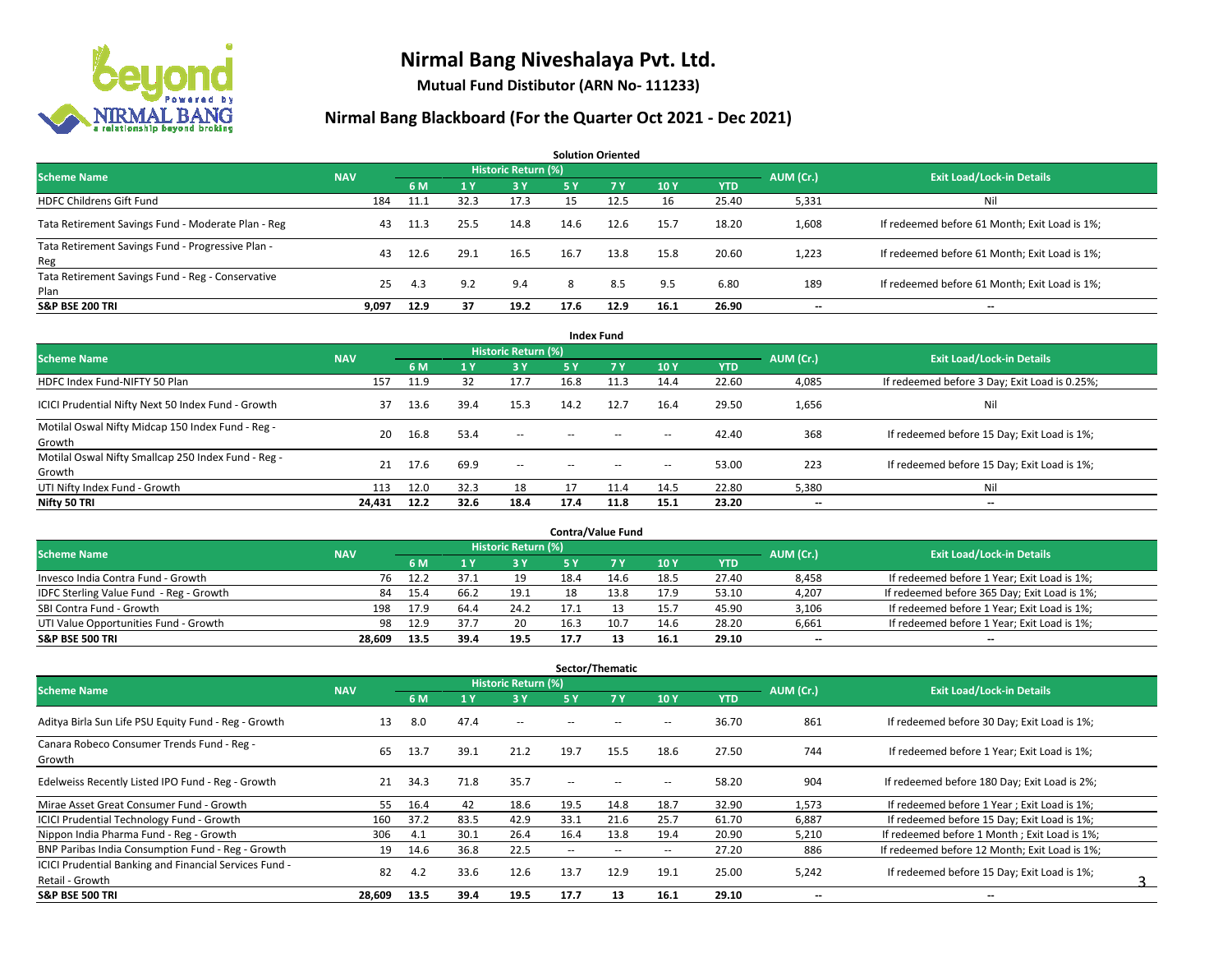

**Mutual Fund Distibutor (ARN No- 111233)**

#### **Nirmal Bang Blackboard (For the Quarter Oct 2021 - Dec 2021)**

**Dynamic Asset Allocation Funds**

| <b>Scheme Name</b>                                         | <b>NAV</b> |     |      | Historic Return (%) |                          |       |       |            | AUM (Cr.) | <b>Exit Load/Lock-in Details</b>              |
|------------------------------------------------------------|------------|-----|------|---------------------|--------------------------|-------|-------|------------|-----------|-----------------------------------------------|
|                                                            |            | 6 M |      | <b>3Y</b>           | 5 Y                      | 7 Y   | 10Y   | <b>YTD</b> |           |                                               |
| ICICI Prudential Balanced Advantage Fund - Reg -<br>Growth | 49         | 6.6 | 18.9 | 13.1                | 11.5                     | 10.3  | 13.8  | 14.40      | 36,816    | If redeemed before 1 Year; Exit Load is 1%;   |
| Nippon India Balanced Advantage Fund - Reg -<br>Growth     | 120        | 6.5 | 20.7 | 12.1                | 12.1                     | 9.2   | 13.8  | 14.90      | 5,130     | If redeemed before 12 Month; Exit Load is 1%; |
| Tata Balanced Advantage Fund - Reg - Growth                | 14         | 7.4 | 20.6 | $\sim$              | $\overline{\phantom{a}}$ | $- -$ | $\!-$ | 15.60      | 3,849     | If redeemed before 365 Day; Exit Load is 1%;  |
| Edelweiss Balanced Advantage Fund - Growth                 | 36         | 9.1 | 23.7 | 16.4                | 14.1                     | 10.4  | 12.2  | 17.30      | 6,331     | If redeemed before 365 Day; Exit Load is 1%;  |
| Kotak Balanced Advantage Fund - Reg - Growth               | 14         | 6.5 | 16.1 | 13.2                | $\sim$ $\sim$            | $- -$ | $\!-$ | 12.10      | 11,813    | If redeemed before 1 Year; Exit Load is 1%;   |
| NIFTY 50 Hybrid Composite Debt 65:35 Index                 | 14,372     | 8.9 | 22.3 | 16.1                | 14.3                     | 11.1  | 13.3  | 16.30      | --        | --                                            |

| <b>Hybrid Aggressive</b>                        |            |      |      |                            |      |        |        |            |           |                                               |  |  |  |
|-------------------------------------------------|------------|------|------|----------------------------|------|--------|--------|------------|-----------|-----------------------------------------------|--|--|--|
| <b>Scheme Name</b>                              | <b>NAV</b> |      |      | <b>Historic Return (%)</b> |      |        |        |            | AUM (Cr.) | <b>Exit Load/Lock-in Details</b>              |  |  |  |
|                                                 |            | 6 M  |      | 3 Y                        |      |        | 10Y    | <b>YTD</b> |           |                                               |  |  |  |
| Canara Robeco Equity Hybrid Fund - Growth       | 241        | 9.7  | 25.8 | 17.6                       |      |        | 15.5   | 19.60      | 6,901     | If redeemed before 1 Year; Exit Load is 1%;   |  |  |  |
| DSP Equity & Bond Fund - Growth                 | 233        | 10.0 | 28.6 | 18.5                       |      |        | 14.6   | 21.70      | 7,559     | If redeemed before 12 Month; Exit Load is 1%; |  |  |  |
| SBI Equity Hybrid Fund - Growth                 | 201        | 11.5 | 29   | 17.2                       | 14.2 |        | 16.6   | 22.10      | 48,043    | If redeemed before 12 Month; Exit Load is 1%; |  |  |  |
| Mirae Asset Hybrid - Equity Fund - Reg - Growth | 22         | 10.7 | 28.8 | 16.4                       |      | $\sim$ | $\sim$ | 22.20      | 6,246     | If redeemed before 1 Year; Exit Load is 1%;   |  |  |  |
| NIFTY 50 Hybrid Composite Debt 65:35 Index      | 14.372     | -8.9 | 22.3 | 16.1                       | 14.3 |        | 13.3   | 16.30      | $- -$     | $- -$                                         |  |  |  |

|                                                    |            |      |      |                            | <b>Multi-Asset Allocation Funds</b> |        |       |            |                          |                                               |
|----------------------------------------------------|------------|------|------|----------------------------|-------------------------------------|--------|-------|------------|--------------------------|-----------------------------------------------|
| <b>Scheme Name</b>                                 | <b>NAV</b> |      |      | <b>Historic Return (%)</b> |                                     |        |       |            | AUM (Cr.)                | <b>Exit Load/Lock-in Details</b>              |
|                                                    |            | 6 M  |      | 3V                         | 5 Y                                 | 7V     | 10Y   | <b>YTD</b> |                          |                                               |
| HDFC Multi - Asset Fund - Growth                   | 48         | 10.5 | 26.8 | 16.5                       |                                     | 10.2   | 10.8  | 17.50      | 1,257                    | If redeemed before 12 Month; Exit Load is 1%; |
| Nippon India Multi Asset Fund - Reg - Growth       | 13         | 9.8  | 23.8 | $\sim$                     | $\sim$                              | $\sim$ | $\!-$ | 17.70      | 1,202                    | If redeemed before 1 Year; Exit Load is 1%;   |
| Tata Multi Asset Opportunities Fund - Reg - Growth | 15         | 9.9  | 28.9 | $-$                        | $\sim$                              | $\sim$ | --    | 20.90      | 1,115                    | If redeemed before 365 Day; Exit Load is 1%;  |
| NIFTY 50 Hybrid Composite Debt 65:35 Index         | 14.372     | 8.9  | 22.3 | 16.1                       | 14.3                                | 11.1   | 13.3  | 16.30      | $\overline{\phantom{a}}$ | --                                            |

|                                               |            |        |        |                            |      | Gold |     |            |           |                                                                  |
|-----------------------------------------------|------------|--------|--------|----------------------------|------|------|-----|------------|-----------|------------------------------------------------------------------|
| <b>Scheme Name</b>                            | <b>NAV</b> |        |        | <b>Historic Return (%)</b> |      |      |     |            | AUM (Cr.) | <b>Exit Load/Lock-in Details</b>                                 |
|                                               |            | 6 M    |        | <b>3 Y</b>                 | 5 Y  |      | 10Y | <b>YTD</b> |           |                                                                  |
| HDFC Gold Fund - Growth                       |            | $-2.2$ |        | 14.8                       | 9.4  |      | 3.9 | $-5.10$    |           | If redeemed before 6 Months; Exit Load is 2%; If redeemed bet. 6 |
|                                               | 15         |        |        |                            |      |      |     |            | 1,261     | Months to 12 Months; Exit Load is 1%;                            |
| Kotak Gold Fund - Reg - Growth                | 20         | -0.8   | $-2.3$ | 15.1                       |      |      | 3.9 | $-4.50$    | 1,098     | If redeemed before 1 Year; Exit Load is 1%;                      |
| Nippon India Gold Savings Fund - Reg - Growth | 20         | $-2.2$ | -3.    | 14.8                       |      |      | 3.8 | $-4.80$    | 1,437     | If redeemed before 15 Day; Exit Load is 1%;                      |
| <b>Prices of Gold</b>                         | 48.153     | $-1.8$ | $-1.7$ | 16.2                       | 10.8 |      | 5.4 | -3.70      | $- -$     | $\overline{\phantom{a}}$                                         |

| <b>Arbitrage Fund</b>                      |            |    |      |     |                     |     |                |        |            |           |                                                 |  |  |
|--------------------------------------------|------------|----|------|-----|---------------------|-----|----------------|--------|------------|-----------|-------------------------------------------------|--|--|
| <b>Scheme Name</b>                         | <b>NAV</b> |    |      |     | Historic Return (%) |     |                |        |            | AUM (Cr.) | <b>Exit Load/Lock-in Details</b>                |  |  |
|                                            |            |    | 1 M  | 3 M | 6 M                 |     |                | 3 Y    | <b>YTD</b> |           |                                                 |  |  |
| IDFC Arbitrage Fund - Reg - Growth         |            | 26 | 6.4  |     | 3.9                 | 3.8 | 3.8            | 4.6    | 3.80       | 6,321     | If redeemed before 1 Month; Exit Load is 0.25%; |  |  |
| Kotak Equity Arbitrage Fund - Reg - Growth |            | 30 | .6.b | 3.9 | 4.3                 |     | 1 <sup>2</sup> | 4.9    | 4.20       | 24,430    | If redeemed before 30 Day; Exit Load is 0.25%;  |  |  |
| Tata Arbitrage Fund - Reg - Growth         |            | 12 | 6.2  |     | 3.9                 |     |                | $\sim$ | 4.00       | 11,980    | If redeemed before 30 Day; Exit Load is 0.25%;  |  |  |
| Nippon India Arbitrage Fund - Reg - Growth |            | 21 | b.b  | 3.9 | 4.2                 |     | 4.4            | 4.9    | 4.10       | 12,136    | If redeemed before 1 Month; Exit Load is 0.25%; |  |  |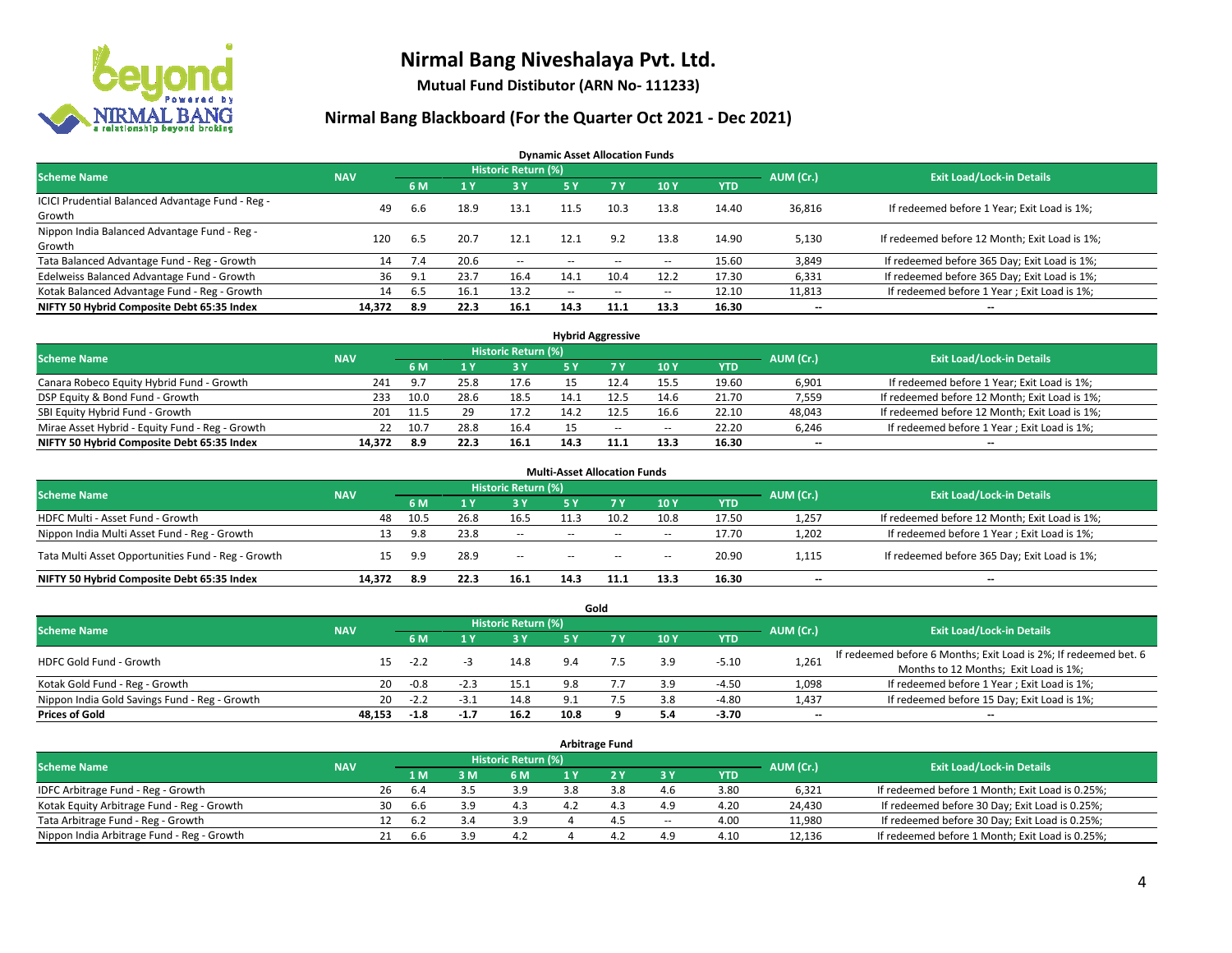

**Mutual Fund Distibutor (ARN No- 111233)**

| <b>Overnight Fund</b>                               |                          |     |                |                            |     |              |            |                 |           |                                  |  |  |  |  |
|-----------------------------------------------------|--------------------------|-----|----------------|----------------------------|-----|--------------|------------|-----------------|-----------|----------------------------------|--|--|--|--|
| <b>Scheme Name</b>                                  | <b>NAV</b>               |     |                | <b>Historic Return (%)</b> |     |              | <b>YTM</b> | Avg             | AUM (Cr.) | <b>Exit Load/Lock-in Details</b> |  |  |  |  |
|                                                     |                          | 1W  | 2 <sub>w</sub> | 1 M                        | 3 M | $\sqrt{1}$ Y |            | <b>Maturity</b> |           |                                  |  |  |  |  |
| Aditya Birla Sun Life Overnight Fund - Reg - Growth | 1.132                    | 3.3 | 3.2            | 3.2                        | 3.1 | 3.1          | 3.33       |                 | 9,425     | Nil                              |  |  |  |  |
| IDFC Overnight Fund - Reg - Growth                  | 1,117                    | 3.3 |                |                            |     |              | 3.3        | 0.00            | 1,307     | Nil                              |  |  |  |  |
| Tata Overnight Fund - Reg - Growth                  | 1.106                    | 3.3 |                |                            |     |              | 3.3        | 0.01            | 2,025     | Nil                              |  |  |  |  |
| Nippon India Overnight Fund - Reg - Growth          | 113                      | 3.4 |                | 3.3                        |     |              | 3.31       | 0.00            | 8,986     | Nil                              |  |  |  |  |
| <b>CRISIL Liquid Fund Index</b>                     | $\overline{\phantom{a}}$ | 3.7 | 3.7            | 3.9                        | 3.5 | 3.6          | --         | $- -$           | $- -$     | $-$                              |  |  |  |  |

| <b>Liquid Funds</b>                              |            |                |     |                     |     |     |            |                          |           |                                  |  |  |  |
|--------------------------------------------------|------------|----------------|-----|---------------------|-----|-----|------------|--------------------------|-----------|----------------------------------|--|--|--|
| <b>Scheme Name</b>                               | <b>NAV</b> |                |     | Historic Return (%) |     |     | <b>YTM</b> | Avg                      | AUM (Cr.) | <b>Exit Load/Lock-in Details</b> |  |  |  |
|                                                  |            | 1 <sub>W</sub> | 2 W | 1 M                 | 3 M |     |            | <b>Maturity</b>          |           |                                  |  |  |  |
| Aditya Birla Sun Life Liquid Fund - Reg - Growth | 336        | 3.3            |     | 3.6                 |     |     | 3.82       | 0.10                     | 29.710    | *Ref Footnote                    |  |  |  |
| ICICI Prudential Liquid Fund - Reg - Growth      | 309        | 3.4            |     | 3.5                 |     |     | 3.62       | 0.06                     | 35,561    | *Ref Footnote                    |  |  |  |
| Kotak Liquid Fund - Reg - Growth                 | 4,229      | 3.4            |     | 3.6                 |     |     | 3.62       | 0.08                     | 28,583    | *Ref Footnote                    |  |  |  |
| Nippon India Liquid Fund - Reg - Growth          | 5,103      |                |     | 3.6                 |     |     | 3.65       | 0.10                     | 20,961    | *Ref Footnote                    |  |  |  |
| Mahindra Manulife Liquid Fund - Reg - Growth     | 1.358      | 3.3            |     | 3.6                 |     |     | 3.73       | 0.10                     | 1,505     | *Ref Footnote                    |  |  |  |
| <b>CRISIL Liquid Fund Index</b>                  | $- -$      |                | 3.7 | 3.9                 | 3.5 | 3.6 | $- -$      | $\overline{\phantom{a}}$ | $- -$     | $\overline{\phantom{a}}$         |  |  |  |

| <b>Ultra Short Fund</b>                           |            |      |      |                            |     |              |                          |                          |           |                                  |  |  |  |
|---------------------------------------------------|------------|------|------|----------------------------|-----|--------------|--------------------------|--------------------------|-----------|----------------------------------|--|--|--|
| <b>Scheme Name</b>                                | <b>NAV</b> |      |      | <b>Historic Return (%)</b> |     |              | <b>YTM</b>               | Avg                      | AUM (Cr.) | <b>Exit Load/Lock-in Details</b> |  |  |  |
|                                                   |            | 1 M  | 3 M  | 6 M                        | 1 Y | $\sqrt{3}$ Y |                          | <b>Maturity</b>          |           |                                  |  |  |  |
| HDFC Ultra Short Term Fund - Reg - Growth         | 12         | -3.4 |      | 3.4                        |     | <b>5</b>     | 4.13                     | 0.40                     | 16,432    | Nil                              |  |  |  |
| ICICI Prudential Ultra Short Term Fund - Growth   | 22         | -3.5 |      | 3.8                        |     |              | 4.54                     | 0.29                     | 11,143    | Nil                              |  |  |  |
| UTI Ultra Short Term Fund - Growth                | 3.420      | -3.1 | 13.9 | 8.7                        | 6.2 |              | 4.09                     | 0.34                     | 2,339     | Nil                              |  |  |  |
| Aditya Birla Sun Life Savings Fund - Reg - Growth | 434        | 4.1  | 3.3  |                            | 3.9 | 6.7          | 4.46                     | 0.58                     | 17,500    | Nil                              |  |  |  |
| <b>NIFTY Ultra Short Duration Debt Index</b>      | 4.371      | 3.8  | 3.6  | 3.9                        | 3.9 | 5.9          | $\overline{\phantom{a}}$ | $\overline{\phantom{a}}$ | --        | $-$                              |  |  |  |

| <b>Money Market Fund</b>                         |            |     |     |                     |     |                 |            |                          |                          |                                               |  |  |  |  |
|--------------------------------------------------|------------|-----|-----|---------------------|-----|-----------------|------------|--------------------------|--------------------------|-----------------------------------------------|--|--|--|--|
| <b>Scheme Name</b>                               | <b>NAV</b> |     |     | Historic Return (%) |     |                 | <b>YTM</b> | Avg                      | AUM (Cr.)                | <b>Exit Load/Lock-in Details</b>              |  |  |  |  |
|                                                  |            | 7 M | 3 M | 6 M                 | 1 Y | $\overline{3V}$ |            | <b>Maturity</b>          |                          |                                               |  |  |  |  |
| Aditya Birla Sun Life Money Manager Fund - Reg - | 292        | 3.9 | 3.4 | 3.7                 | 3.8 | 6.3             | 4.17       | 0.31                     | 14,819                   | Nil                                           |  |  |  |  |
| Growth                                           |            |     |     |                     |     |                 |            |                          |                          |                                               |  |  |  |  |
| SBI Savings Fund - Growth                        | 33         | 3.4 | 2.9 | 3.2                 | 3.3 | 5.7             | 0.25       | 0.25                     | 25,902                   | If redeemed before 3 Days; Exit Load is 0.1%; |  |  |  |  |
| HDFC Money Market Fund - Growth                  | 4,528      | 3.8 | 3.3 | 3.7                 | 3.7 | 6.3             | 4.04       | 0.28                     | 15,828                   | Nil                                           |  |  |  |  |
| Nippon India Money Market Fund - Reg - Growth    | 3,274      | 3.8 | 3.4 | 3.7                 |     | -6.1            | 3.97       | 0.27                     | 8,408                    | Nil                                           |  |  |  |  |
| Tata Money Market Fund - Reg - Growth            | 3.732      | 3.9 | 3.3 | 3.7                 | 3.9 | 6.3             | 4.2        | 0.34                     | 7,126                    | Nil                                           |  |  |  |  |
| <b>CRISIL Liquid Fund Index</b>                  | $- -$      | 3.9 | 3.5 | 3.6                 | 3.6 | - 5.1           | --         | $\overline{\phantom{a}}$ | $\overline{\phantom{a}}$ | $-$                                           |  |  |  |  |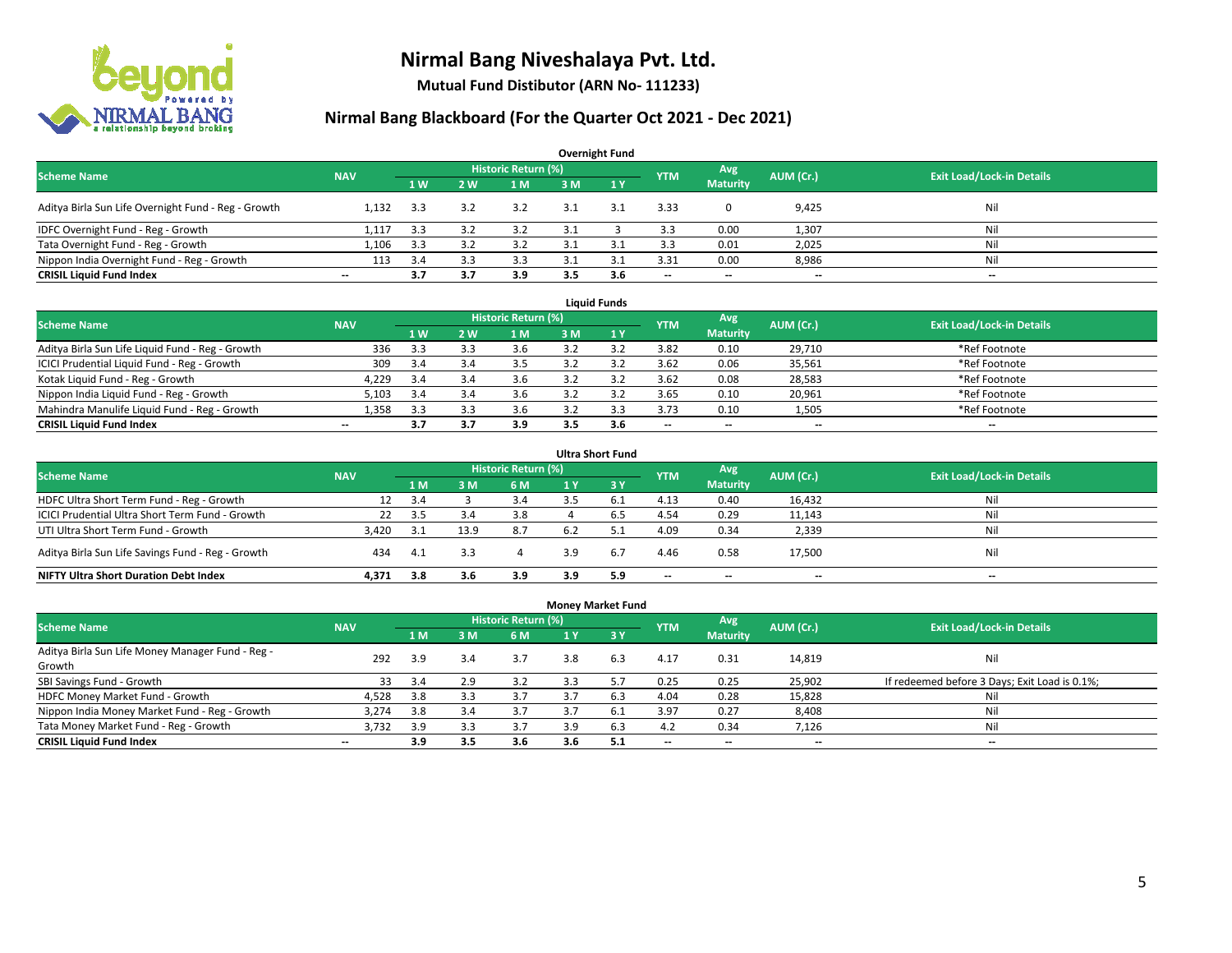

**Mutual Fund Distibutor (ARN No- 111233)**

| <b>Short Term Fund</b>                           |            |    |     |           |                     |  |     |            |                 |           |                                  |  |  |  |
|--------------------------------------------------|------------|----|-----|-----------|---------------------|--|-----|------------|-----------------|-----------|----------------------------------|--|--|--|
| <b>Scheme Name</b>                               | <b>NAV</b> |    |     |           | Historic Return (%) |  |     | <b>YTM</b> | Avg             | AUM (Cr.) | <b>Exit Load/Lock-in Details</b> |  |  |  |
|                                                  |            |    | 1 M | 3 M       | 6 M                 |  |     |            | <b>Maturity</b> |           |                                  |  |  |  |
| HDFC Short Term Debt Fund - Growth               |            | 25 | 4 h | <b>20</b> |                     |  | 8.5 | 5.22       | 3.18            | 19,407    | Nil                              |  |  |  |
| Nippon India Short Term Fund - Reg - Growth      |            |    |     |           |                     |  |     | 5.22       | 2.06            | 10,160    | Nil                              |  |  |  |
| <b>ICICI Prudential Short Term Fund - Growth</b> |            |    | 3.8 | 4.b       | 4.4                 |  | 8.4 | 5.07       | 3.03            | 20,584    | Nil                              |  |  |  |

| <b>Low Duration Fund</b>                          |            |      |     |                            |     |      |            |                 |           |                                  |  |  |  |
|---------------------------------------------------|------------|------|-----|----------------------------|-----|------|------------|-----------------|-----------|----------------------------------|--|--|--|
| <b>Scheme Name</b>                                | <b>NAV</b> |      |     | <b>Historic Return (%)</b> |     |      | <b>YTM</b> | Avg             | AUM (Cr.) | <b>Exit Load/Lock-in Details</b> |  |  |  |
|                                                   |            | 1 M  | 3 M | 6 M                        |     | -3 Y |            | <b>Maturity</b> |           |                                  |  |  |  |
| HDFC Low Duration Fund - Growth                   | 46         | 2.6  |     |                            |     | 6.8  | 4.72       | 2.21            | 21,669    | Nil                              |  |  |  |
| ICICI Prudential Savings Fund - Reg - Growth      | 430        | 2.2  |     | 4.9                        | 4.4 |      | 4.59       | 4.11            | 31,730    | Nil                              |  |  |  |
| Nippon India Low Duration Fund - Reg - Growth     | 3,007      | 3.2  |     | 3.8                        | 4.1 | 6.3  | 4.71       | 0.81            | 9,621     | Nil                              |  |  |  |
| Mirae Asset Savings Fund - Regular Savings Plan - |            | -3.2 |     | 3.1                        |     |      | 4.12       |                 |           | Nil                              |  |  |  |
| Growth                                            | 1.822      |      |     |                            |     | 5.4  |            | 0.55            | 1,047     |                                  |  |  |  |
| Kotak Low Duration Fund - Std - Growth            | 2,699      | 2.4  |     | 3.8                        |     | 6.8  | 4.67       | 1.95            | 11,005    | Nil                              |  |  |  |

| <b>Banking &amp; PSU Bond Funds</b>                 |            |  |      |     |                     |    |       |            |                 |           |                                  |  |  |  |
|-----------------------------------------------------|------------|--|------|-----|---------------------|----|-------|------------|-----------------|-----------|----------------------------------|--|--|--|
| <b>Scheme Name</b>                                  | <b>NAV</b> |  |      |     | Historic Return (%) |    |       | <b>YTM</b> | Avg             | AUM (Cr.) | <b>Exit Load/Lock-in Details</b> |  |  |  |
|                                                     |            |  | 4 M. | 3 M | 6 M                 |    |       |            | <b>Maturity</b> |           |                                  |  |  |  |
| HDFC Banking and PSU Debt Fund - Reg - Growth       |            |  | 4.2  |     | 4.2                 | эa | 8.5   | 5.44       | 3.87            | 9.470     | Nil                              |  |  |  |
| Tata Banking & PSU Debt Fund - Reg - Growth         |            |  | 4.1  |     |                     |    | $- -$ | 5.16       | 2.73            | 475       | Nil                              |  |  |  |
| Kotak Banking and PSU Debt Fund - Reg - Growth      |            |  | 2.6  |     |                     |    |       | 5.58       | 5.15            | 9.334     | Nil                              |  |  |  |
| Nippon India Banking & PSU Debt Fund - Reg - Growth |            |  | 4.0  | 3 Q | 4.4                 |    | 8.8   | 5.18       | 2.78            | 6.659     | Nil                              |  |  |  |

| <b>Corporate Bond Funds</b>                         |            |     |     |                            |     |      |            |                 |           |                                  |  |
|-----------------------------------------------------|------------|-----|-----|----------------------------|-----|------|------------|-----------------|-----------|----------------------------------|--|
| <b>Scheme Name</b>                                  | <b>NAV</b> |     |     | <b>Historic Return (%)</b> |     |      | <b>YTM</b> | Avg             | AUM (Cr.) | <b>Exit Load/Lock-in Details</b> |  |
|                                                     |            | 1 M | 3 M | 6 M                        |     | -3 Y |            | <b>Maturity</b> |           |                                  |  |
| ICICI Prudential Corporate Bond Fund - Reg - Growth | 24         | 5.9 |     | 4.9                        | 4.4 | 8.4  | 5.14       | 6.07            | 20,838    | Nil                              |  |
| IDFC Corporate Bond Fund - Reg - Growth             | 16         | 4.8 | 2.9 |                            | 3.8 |      | 5.13       | 2.41            | 20,613    | Nil                              |  |
| HDFC Corporate Bond Fund - Growth                   | 26         | 4.2 | 4.4 | 4.7                        |     |      | 5.38       | 4.35            | 28,807    | Nil                              |  |
| Kotak Corporate Bond Fund - Std - Growth            | 3.001      | 2.5 | 3.9 | 4.5                        |     |      | 5.09       | 3.11            | 10,858    | Nil                              |  |
| Axis Corporate Debt Fund - Reg - Growth             | 14         | 3.4 |     |                            |     |      | 5.16       | 2.78            | 5,589     | Nil                              |  |

| Credit Risk Fund                           |            |    |     |     |                            |     |         |            |                 |           |                                                                       |
|--------------------------------------------|------------|----|-----|-----|----------------------------|-----|---------|------------|-----------------|-----------|-----------------------------------------------------------------------|
| <b>Scheme Name</b>                         | <b>NAV</b> |    |     |     | <b>Historic Return (%)</b> |     |         |            | Avg             | AUM (Cr.) | <b>Exit Load/Lock-in Details</b>                                      |
|                                            |            |    | 1 M | 3 M | 6 M                        | 1 Y | $Z_3$ Y | <b>YTM</b> | <b>Maturity</b> |           |                                                                       |
| ICICI Prudential Credit Risk Fund - Growth |            | 25 | 7.3 | 5.8 | 6.8                        | 6.5 | 8.7     | 6.76       | 2.26            | 8,304     | If redeemed before 1 Year; Exit Load is 1%;                           |
| HDFC Credit Risk Debt Fund - Reg - Growth  |            |    | 5.2 | 5.3 | 6.4                        |     | 9.1     | 6.78       | 3.23            | 8,757     | If redeemed before 12 Month; Exit Load is 1%; If redeemed bet. 12     |
|                                            |            |    |     |     |                            |     |         |            |                 |           | Month to 18 Month; Exit Load is 0.5%;                                 |
|                                            |            |    |     |     |                            |     |         |            |                 |           | If redeemed before 12 Month; Exit Load is 3%; If redeemed bet. 12     |
| SBI Credit Risk Fund - Growth              |            | 36 | 4.2 | 4.2 | 5.4                        | 5.2 |         | 6.44       | 2.28            |           | 3,341 Month to 24 Month; Exit Load is 1.5%; If redeemed bet. 24 Month |
|                                            |            |    |     |     |                            |     |         |            |                 |           | to 36 Month; Exit Load is 0.75%;                                      |